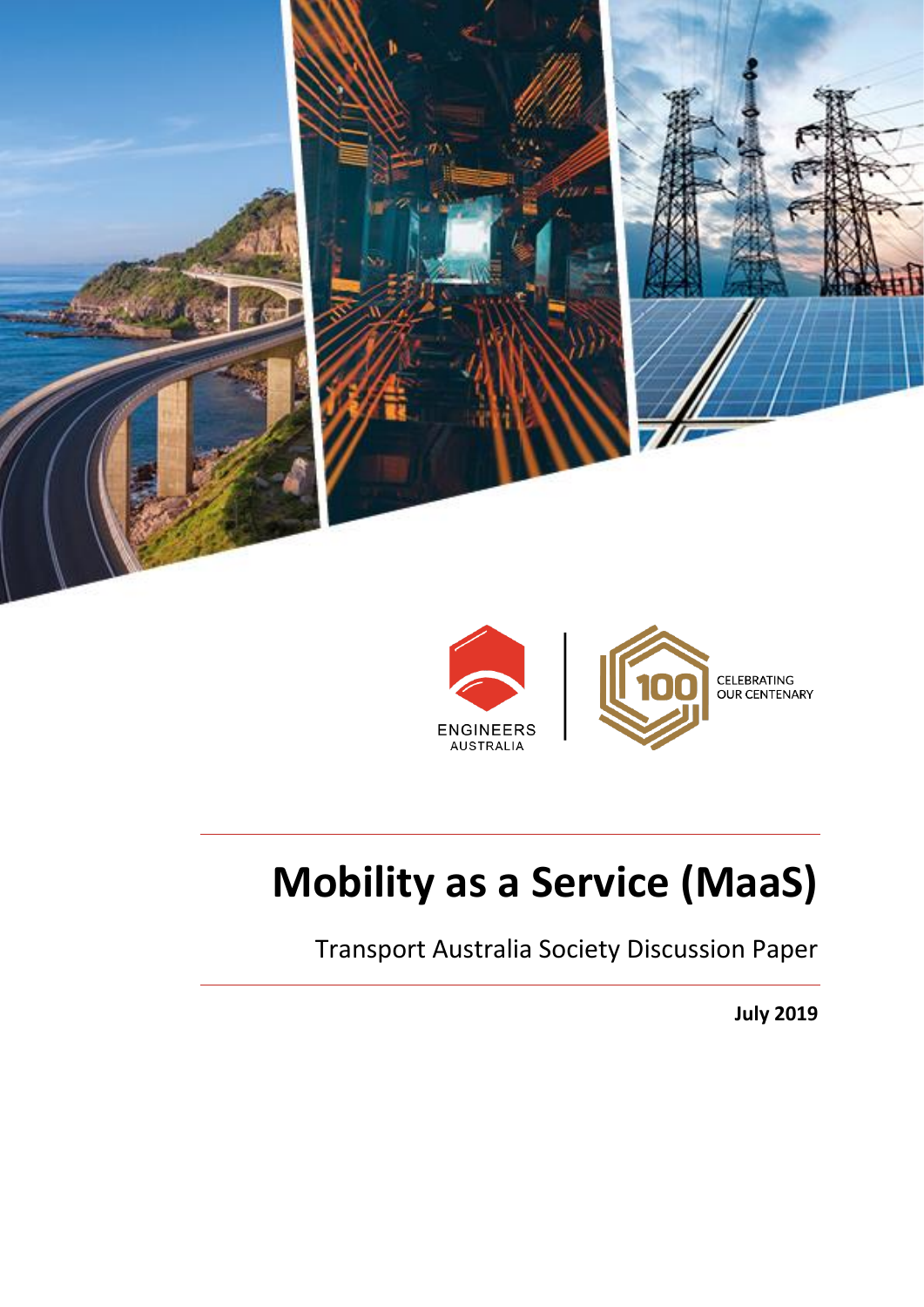

Mobility as a Service (MaaS) Transport Australia Society Discussion Paper

All rights reserved. Other than brief extracts, no part of this publication may be reproduced in any form without the written consent of the publisher. The report can be downloaded a[t www.engineersaustralia.org.au](file://///EACBR-FILES/Volumes/eacbr-files.DATA/national/IEAust/Shared/MarkComm/_EA%20GRAPHIC%20DESIGN/P/Policy/660610%20Policy%20Report%20-%20Word%20Template%20Update/Working/www.engineersaustralia.org.au)

Engineers Australia 11 National Circuit, Barton ACT 2600 Tel: 02 6270 6555 Email[: publicaffairs@engineersaustralia.org.au](mailto:publicaffairs@engineersaustralia.org.au)

www.engineersaustralia.org.au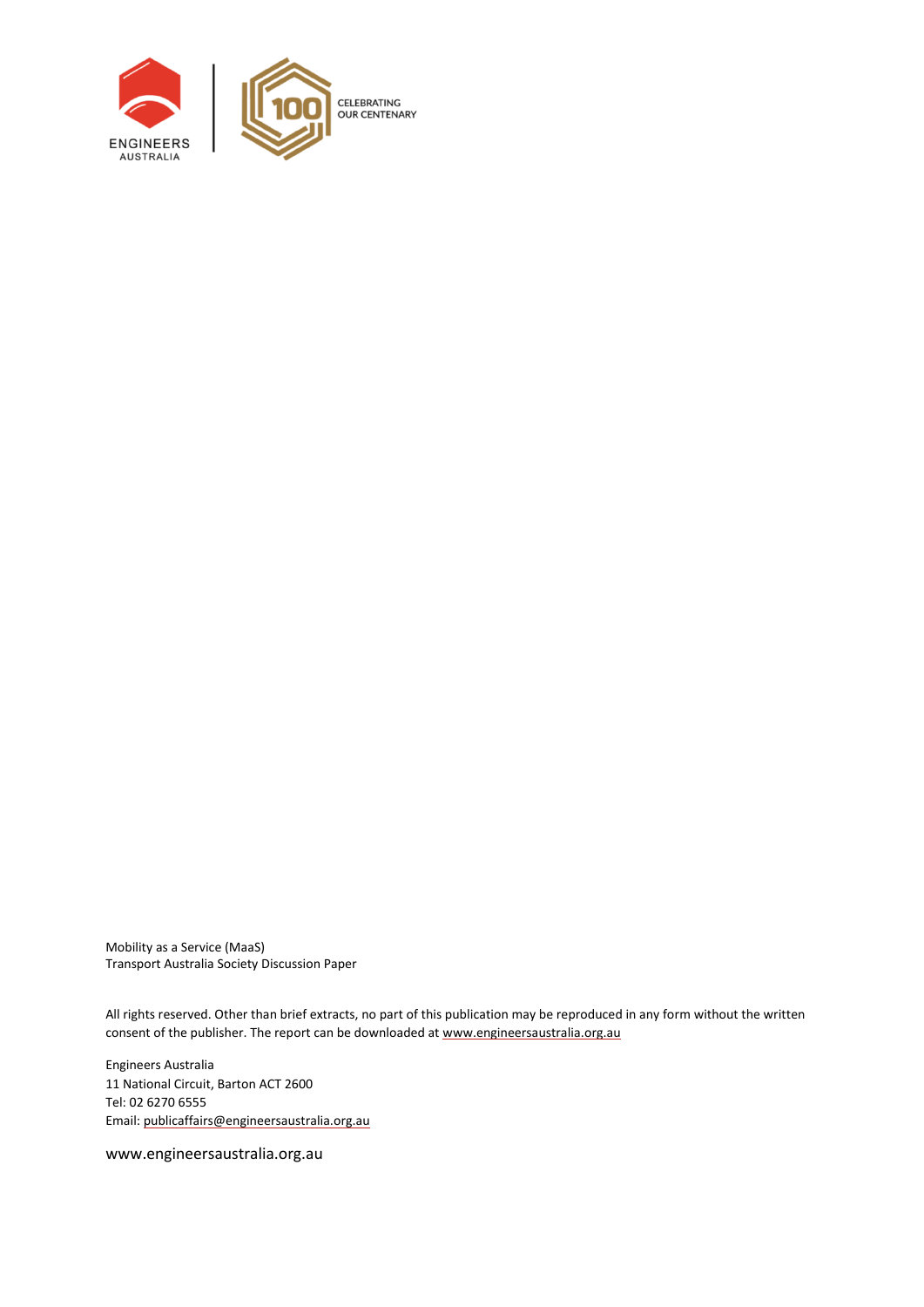## **Table of Contents**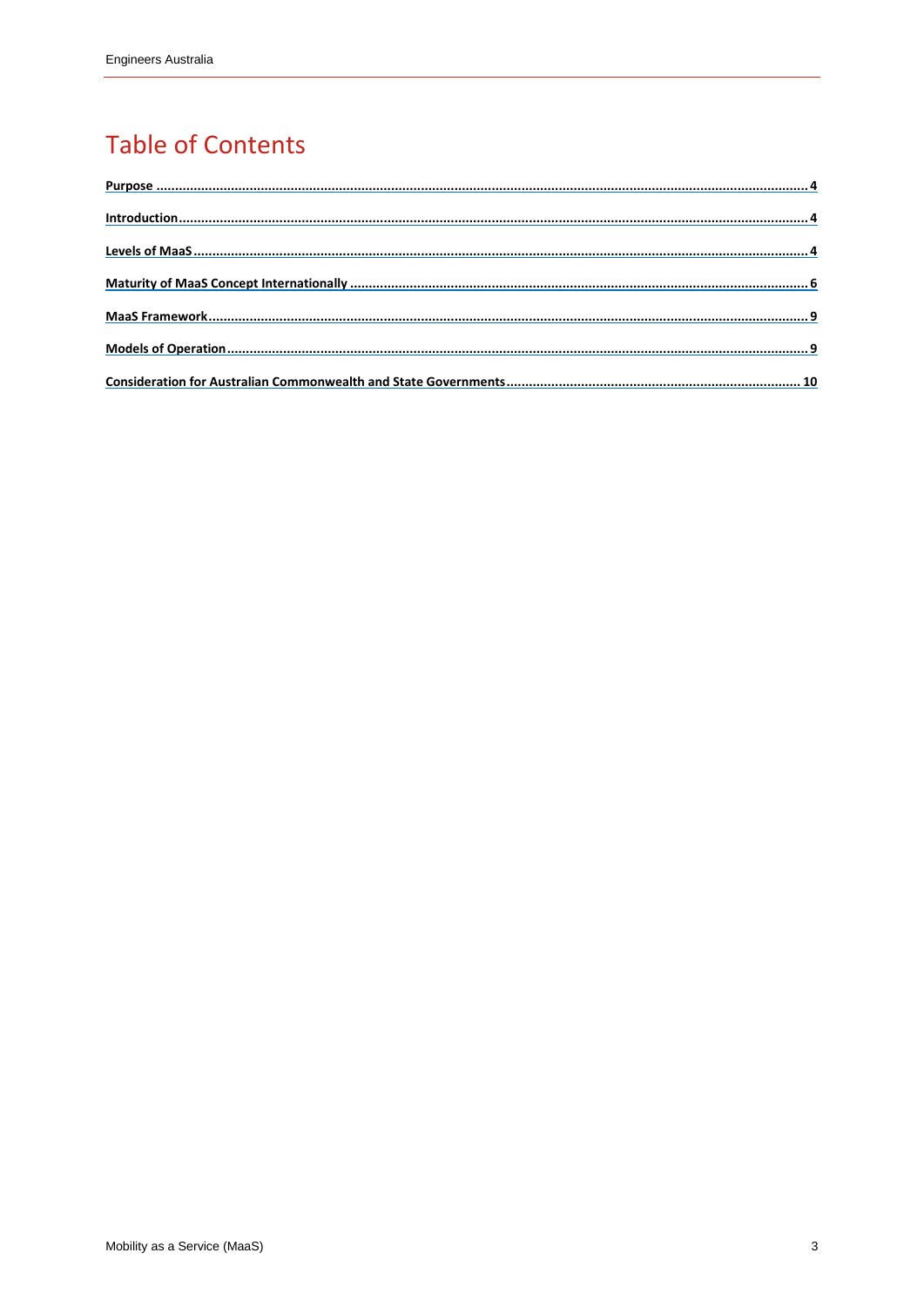#### <span id="page-3-0"></span>**Purpose**

This document has been produced by the Transport Australia society of Engineers Australia as a discussion paper on the topic of Mobility as a Service (MaaS). It does not represent the formal position of Engineers Australia, but is intended to inform discussion on the potential role of MaaS in improving transport system efficiency and creating a seamless travel experience.

#### <span id="page-3-1"></span>**Introduction**

Mobility as a Service (MaaS) is a framework which aggregates infrastructure, services, technology and information to suit the travel and lifestyle needs of the individual. It brings together transport operators and third parties, allowing a seamless provision of service, information, booking, payment and customer relationship management services between transport modes. As an emerging concept, the definition of MaaS is not yet universal. The concept is also referred to as mobility management, future mobility, new mobility or smart mobility, with some jurisdictions considering it an independent framework and others an element of the aforementioned terms. If evolved to its full potential, MaaS has the ability to coordinate multimodal options, improve transport system effectiveness, strengthen public-private relationships, personalise the service to align with user behaviours and promote sustainable transport.

#### <span id="page-3-2"></span>**Levels of MaaS**

To understand the different types of MaaS and MaaS-like services and their maturity and progression along the ladder, a typology was proposed in the 1st International Conference of MaaS in November 2017 which categorised MaaS and MaaS-like services as different levels, from Level 0 to Level  $4^1$ . The typology is summarised i[n Table 1.](#page-4-0)

Level 0 encompasses standalone services/apps such as ridesharing and bike sharing where there is no integration between different modes. Some examples include Uber and GoGet.

Level 1 includes services such as journey planners which integrate information from different transport modes such as Google Maps.

Level 2 services are Level 1 services which now allow individuals to make bookings/payments in the multimodal journey planners. This is analogous to a travel agency where the cost for the separate items (public transport fare, car sharing cost etc.) of a journey are all itemised separately and paid for on one bill. Examples of this are MyCicero in Italy and the domestic Moovel app in Germany.

Level 3 services are Level 2 services which now offer discounts and personalised bundles in the form of a subscription packages. Unlike the "travel agency approach" of Level 2 services, a Level 3 service operator is similar to an all-inclusive charter trip operator in that the customer does not know the cost of the separate items of the entire journey. Examples of Level 3 services are Whim in Finland, UbiGo in Sweden and USTRA/GVH's Mobility Shop in Hanover, Germany.

l

<sup>1</sup> Arby, H., Karlsson, M., Sarasini, S., & Sochor, J. (2017). A topological approach to Mobility as a Service: A proposed tool fo understanding requirements and effects, and for aiding the integration of societal goals. *1st International Conference of Mobility as a Service* (pp. 187-201). Tampere: Verne Transport Research Centre and Tampere University of Technology .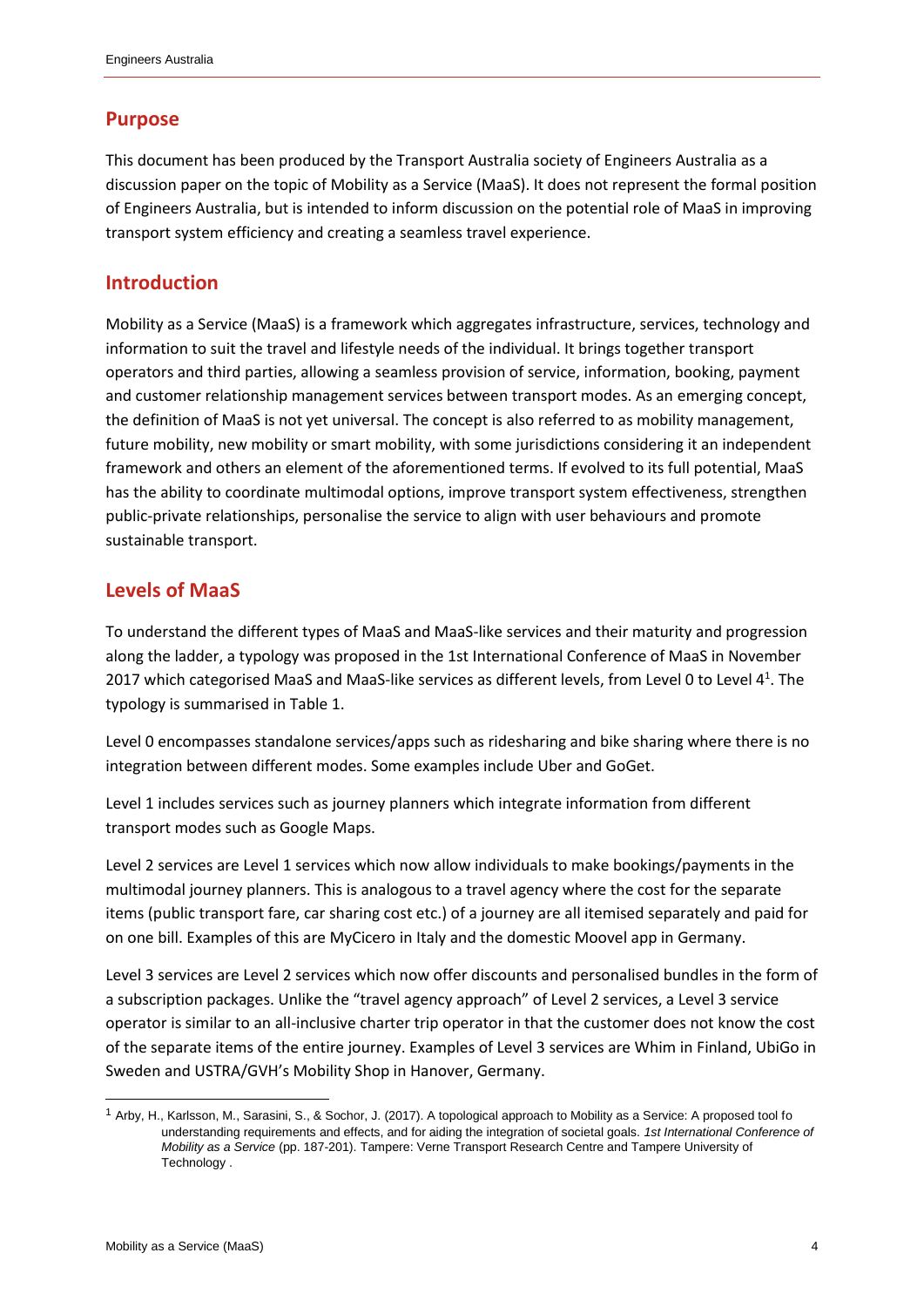Finally, Level 4 services integrate a jurisdiction's societal goals with a Level 3 service to incentivise and bring about a desired travel behaviour. There is currently no existing MaaS platform that fits this description.

| <b>Characteristic</b>                   | Level 1<br>(integration of<br>information) | Level <sub>2</sub><br>(integration of<br>booking and<br>payment)                       | Level 3<br>(integration of<br>the service offer)                                                                                                                                          | Level 4<br>(integration of<br>societal goals)                                                                                                                                     |
|-----------------------------------------|--------------------------------------------|----------------------------------------------------------------------------------------|-------------------------------------------------------------------------------------------------------------------------------------------------------------------------------------------|-----------------------------------------------------------------------------------------------------------------------------------------------------------------------------------|
| Platform                                | Standalone app<br>or website               | App and ICT<br>platform is the<br>main business                                        | App and ICT<br>platform is part<br>of the business                                                                                                                                        | App and ICT<br>platform is part<br>of the business                                                                                                                                |
| Responsibility for<br>mobility services | No responsibility                          | Only for<br>ticketing,<br>bookings, and<br>purchase (similar<br>to a travel<br>agency) | Act as<br>intermediary<br>between the<br>customer and the<br>supplier (similar<br>to a charter<br>operator)<br>Operator needs<br>to be skilled in<br>negotiation with<br>suppliers and in | Act as<br>intermediary<br>between<br>customer and<br>supplier (similar<br>to a charter<br>operator)<br>Operator needs<br>to be skilled in<br>negotiation with<br>suppliers and in |
|                                         |                                            |                                                                                        | understanding<br>customer needs                                                                                                                                                           | understanding<br>customer needs                                                                                                                                                   |
| Pricing                                 | None                                       | Transparent<br>(itemized by<br>mode)                                                   | Non-transparent<br>(bundled service<br>offers)                                                                                                                                            | Non-transparent<br>(bundled service<br>offers),<br>incentives such<br>as discounts and<br>dynamic pricing<br>based on<br>government<br>policy goals and<br>objectives             |

#### <span id="page-4-0"></span>**Table 1 - MaaS Typology summarised from (Arby, Karlsson, Sarasini, & Sochor, 2017)**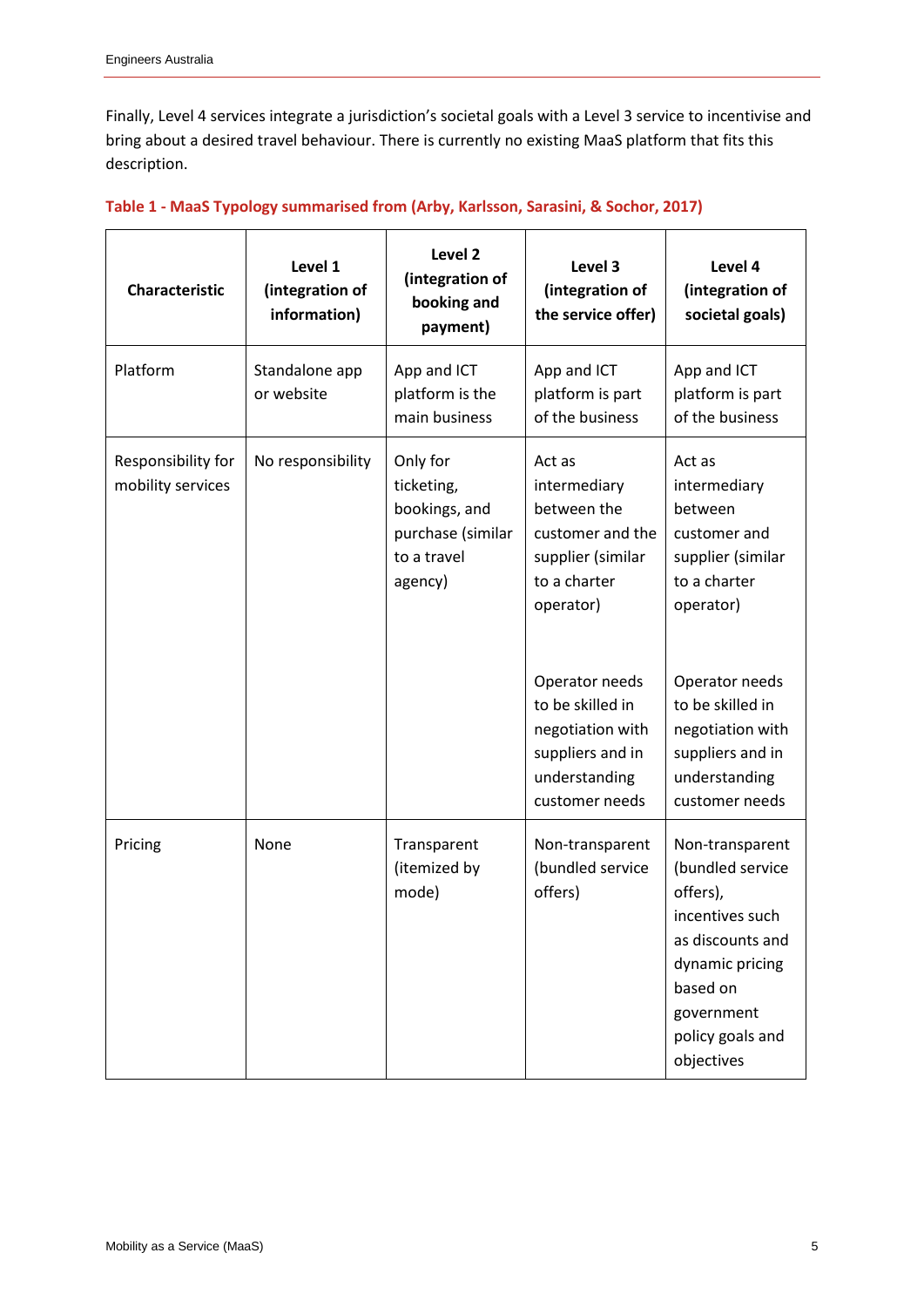| Supplier<br>integration                         | None                                                                                     | Potential to be<br>complex and<br>costly due to high<br>number of<br>suppliers | Potential to be<br>lower than Level<br>2 due to<br>preference for<br>suppliers and less<br>interaction                                 | In addition to<br>Level 2 supplier<br>integration, non-<br>transport<br>suppliers (e.g.<br>retail) could also<br>be involved so as<br>to provide<br>further<br>incentives/discou<br>nts for using<br>MaaS |
|-------------------------------------------------|------------------------------------------------------------------------------------------|--------------------------------------------------------------------------------|----------------------------------------------------------------------------------------------------------------------------------------|-----------------------------------------------------------------------------------------------------------------------------------------------------------------------------------------------------------|
| <b>Business model</b>                           | Advertising<br>supported by<br>large user bases<br>(e.g. Google<br>Maps) or<br>taxpayers | Brokering fees,<br>commissions or<br>fixed supplier<br>memberships             | Operates on a<br>"swings and<br>roundabouts"<br>principle - some<br>trips/modes are<br>resold at high<br>margins and<br>some at a loss | In addition to the<br>business model<br>from Level 3,<br>there is a<br>partnership<br>between the<br>public and<br>private sectors to<br>achieve broad<br>societal goals                                  |
| Potential to<br>induce users to<br>give up cars | Very low                                                                                 | Low                                                                            | High                                                                                                                                   | High                                                                                                                                                                                                      |

### <span id="page-5-0"></span>**Maturity of MaaS Concept Internationally**

There is still a high degree of ambiguity surrounding the MaaS concept.

With multiple sources vying to offer definitions of MaaS, many of which deal with only small aspects of the concept (i.e. new modes, new journey planning apps, integration with aggregation, aggregation without value designed in etc.). Currently, there is no comprehensive assessment framework for evaluating their characteristics, or outcomes in a systematic manner.

However, the simplified roadmap created as part of the Mobility as a Service for Linking Europe Project<sup>2</sup>, in combination with the aforementioned MaaS typology can help provide a good indication of where a country stands within the projected development of MaaS as a concept.

l <sup>2</sup> Apaoja, A., Eckhardt, J., Karlsson, M., Konig, D., Nykanen, L., & Sochor, J. (2017). *Deliverable 2: European MaaS Roadmap 2025.* Conference of European Directors of Roads.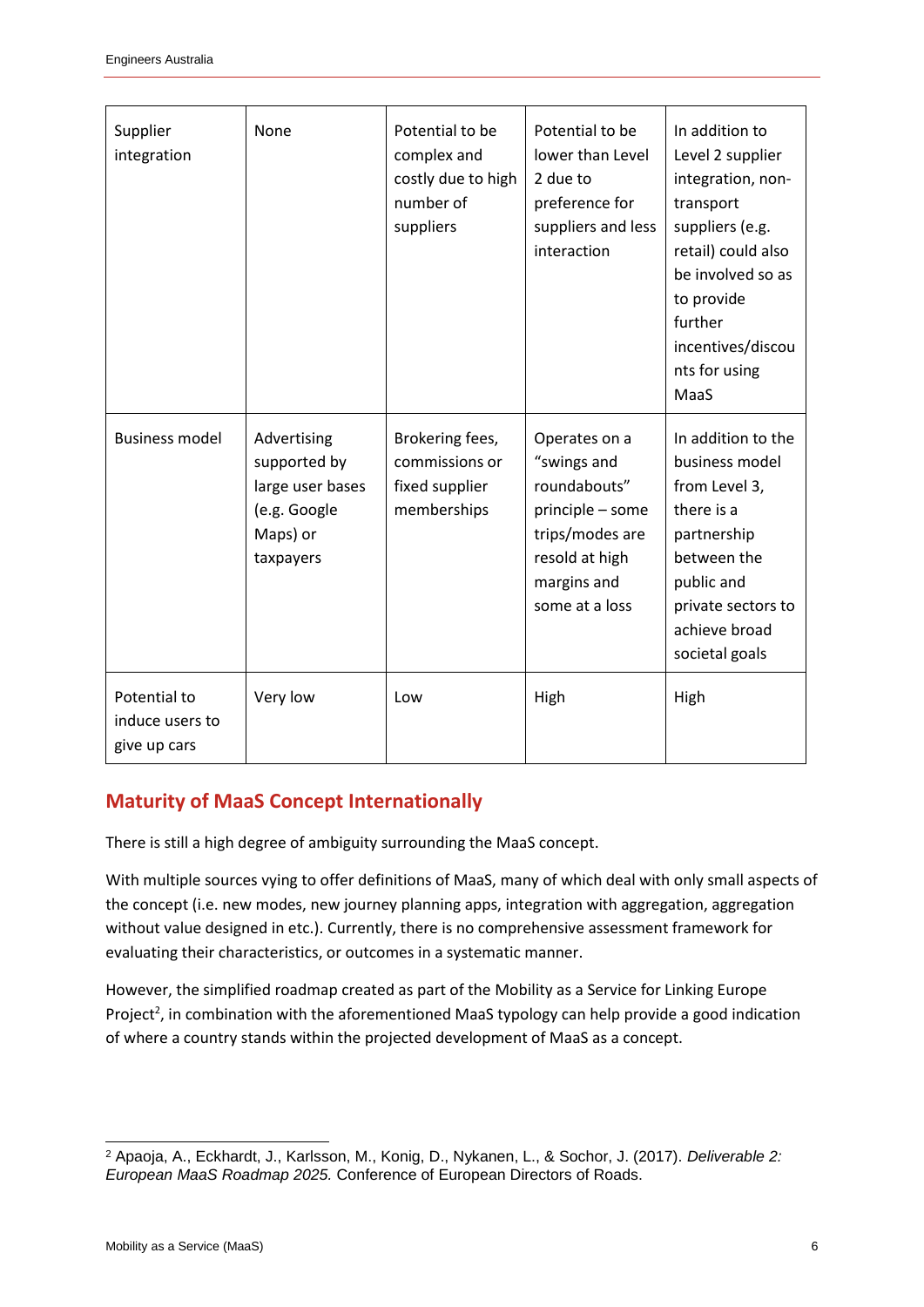[Table 2,](#page-6-0) [Table 3](#page-7-0) , [Table 4,](#page-7-1) and [Table 5](#page-8-2) provide insight into the level of maturity of MaaS within nations such as the United States (US), Canada (CAN), United Kingdom (UK), Germany (GER), Sweden (SWE), Finland (FIN) and Australia (AU) with respect to the following functional components:

- **Drivers:** The available and enforceable existing and/or future policy and regulations necessary to the MaaS concept.
- **Enablers:** The level of collaboration present between entities whether public, private, crosssector or international.
- Markets: Indicative of the integration and acceptance of MaaS as a concept.
- **MaaS services:** The level of different MaaS services as characterised by the MaaS typology.

As evidenced by its position along the roadmap for each of the four respective functional components, the development and presence of the MaaS concept within Australia is still in its infancy. Current MaaS concepts exist in the form of small trials as well as in brief, high level descriptions within strategic plans.

#### <span id="page-6-0"></span>**Table 2 - International standing along simplified MaaS roadmap with respect to existing and/or future drivers (table extracted from (Apaoja, et al., 2017))**

|                | <b>Status quo</b>                          | $+1-3$ years                                   | +4-9 years                                                      | Vision 2025                                                   |
|----------------|--------------------------------------------|------------------------------------------------|-----------------------------------------------------------------|---------------------------------------------------------------|
| <b>Drivers</b> | Tightening efficiency<br>and environmental | Urbanization and change of urban<br>structures |                                                                 | High efficiency and<br>utilization rate                       |
|                | requirements                               | Decreasing public funding                      |                                                                 | Cross-cutting                                                 |
|                | Goals for increasing<br>the share of PT    | Incentives on all<br>levels                    | Automation and                                                  | collaboration and<br>coordination                             |
|                |                                            | Digitalization develops                        | changes in vehicle<br>fleet (shared,<br>electric,<br>connected) | Accessible and<br>sustainable<br>transport for all<br>regions |
|                | US<br>AUS, UK<br>CAN                       | FIN<br>GER.<br><b>SWE</b>                      |                                                                 |                                                               |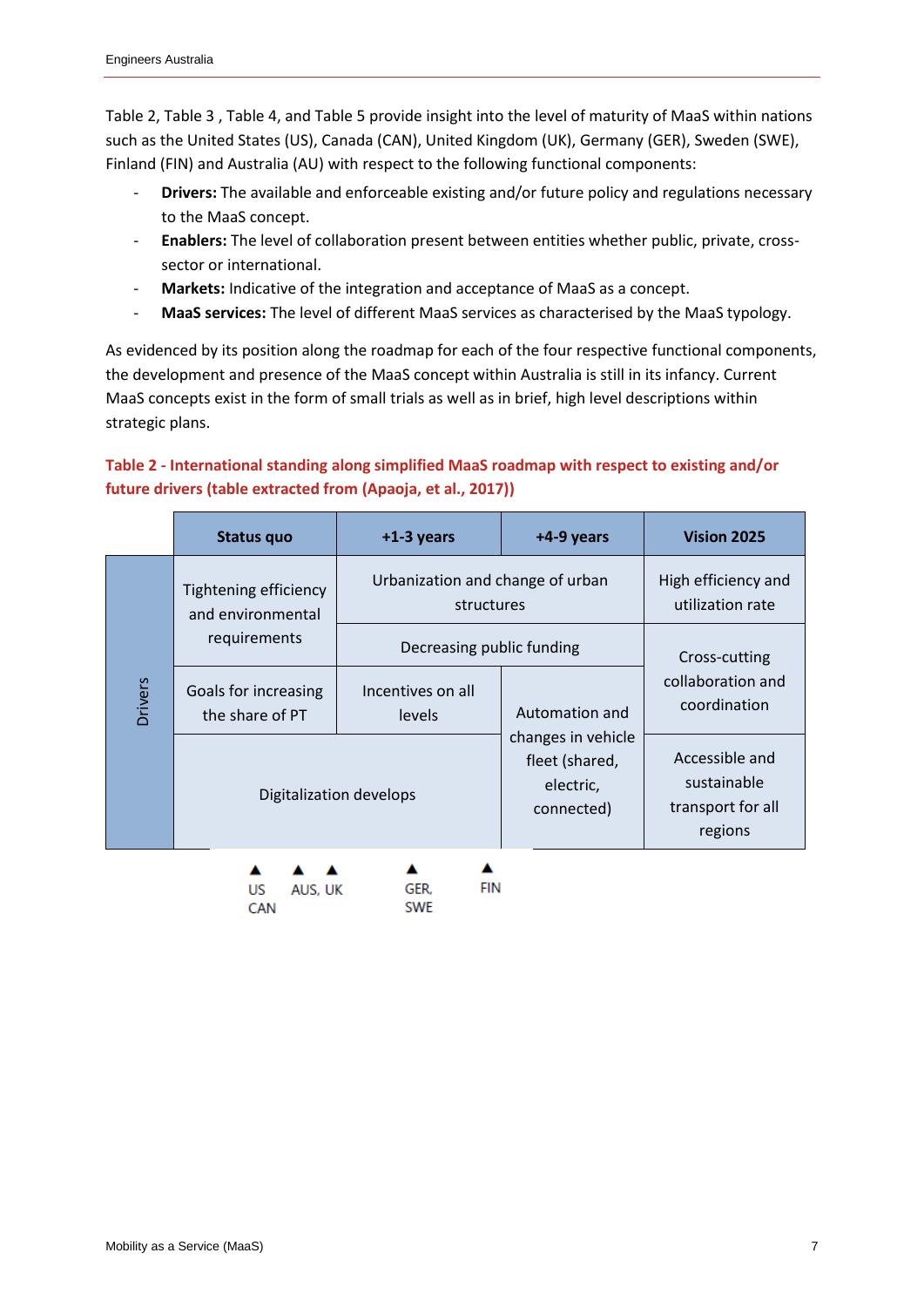#### <span id="page-7-0"></span>**Table 3 - International standing along simplified MaaS roadmap with respect to collaboration between different entities (table extracted from (Apaoja, et al., 2017))**

|          | Status quo                      | $+1-3$ years                                                                                              | +4-9 years                                                           | Vision 2025 |  |
|----------|---------------------------------|-----------------------------------------------------------------------------------------------------------|----------------------------------------------------------------------|-------------|--|
|          | R&D funding<br>available        | Principles for<br>Systematic research; MaaS integrated<br>cost/profit/subsidising<br>into academic domain |                                                                      |             |  |
|          | Extensive national              | Cross sector operation models incl. all transport modes; viable<br>business models (B2B, B2C, P2P, B2G)   |                                                                      |             |  |
| Enablers | and international<br>networks   | Standards for data<br>ticketing                                                                           | Pol. and econ. Steering promoting<br>sustainable society development |             |  |
|          | Roadmaps and                    | Guidelines for<br>Incentives for using MaaS; changed mind-set<br>(public/private)<br>city/infra planning  |                                                                      |             |  |
|          | strategies under<br>development | <b>International MaaS</b><br>platforms                                                                    | MaaS as a part of combining societal<br>services                     |             |  |
|          | UK<br>AUS, US<br><b>CAN</b>     | <b>FIN</b><br>GER.<br><b>SWE</b>                                                                          |                                                                      |             |  |

#### <span id="page-7-1"></span>**Table 4 - International standing along simplified MaaS roadmap with respect to the level integration of the MaaS concept in the market (table extracted from (Apaoja, et al., 2017))**

|         | <b>Status quo</b>                               | $+1-3$ years                                                      | +4-9 years                                                    | <b>Vision 2025</b>                        |
|---------|-------------------------------------------------|-------------------------------------------------------------------|---------------------------------------------------------------|-------------------------------------------|
| Markets | MaaS hype and<br>uncertainty                    | <b>Steadily growing and stabilizing MaaS</b><br>market            | <b>Profitable MaaS</b><br>markets                             |                                           |
|         | Few MaaS offers and<br>low market share         | Mobile services becoming more common<br>and intelligent           |                                                               | Strong demand for<br><b>MaaS</b> services |
|         |                                                 | Change of user<br>demands: safe, easy,<br>fast, flexible, comfort | New forms of collaboration and cross-<br>financing (e.g. PPP) |                                           |
|         | Uncertainty<br>regarding legal<br>possibilities |                                                                   | Service coming to<br>people                                   | Strong demand for<br>MaaS                 |
|         |                                                 | Blur the walls of<br>modal silos                                  | <b>Business for data</b><br>and services                      | <b>P2P services</b><br>commonly available |
|         | A<br>AUS.<br>CAN.<br>US                         | A<br>A<br><b>FIN</b><br>GER.<br><b>SWE</b>                        |                                                               |                                           |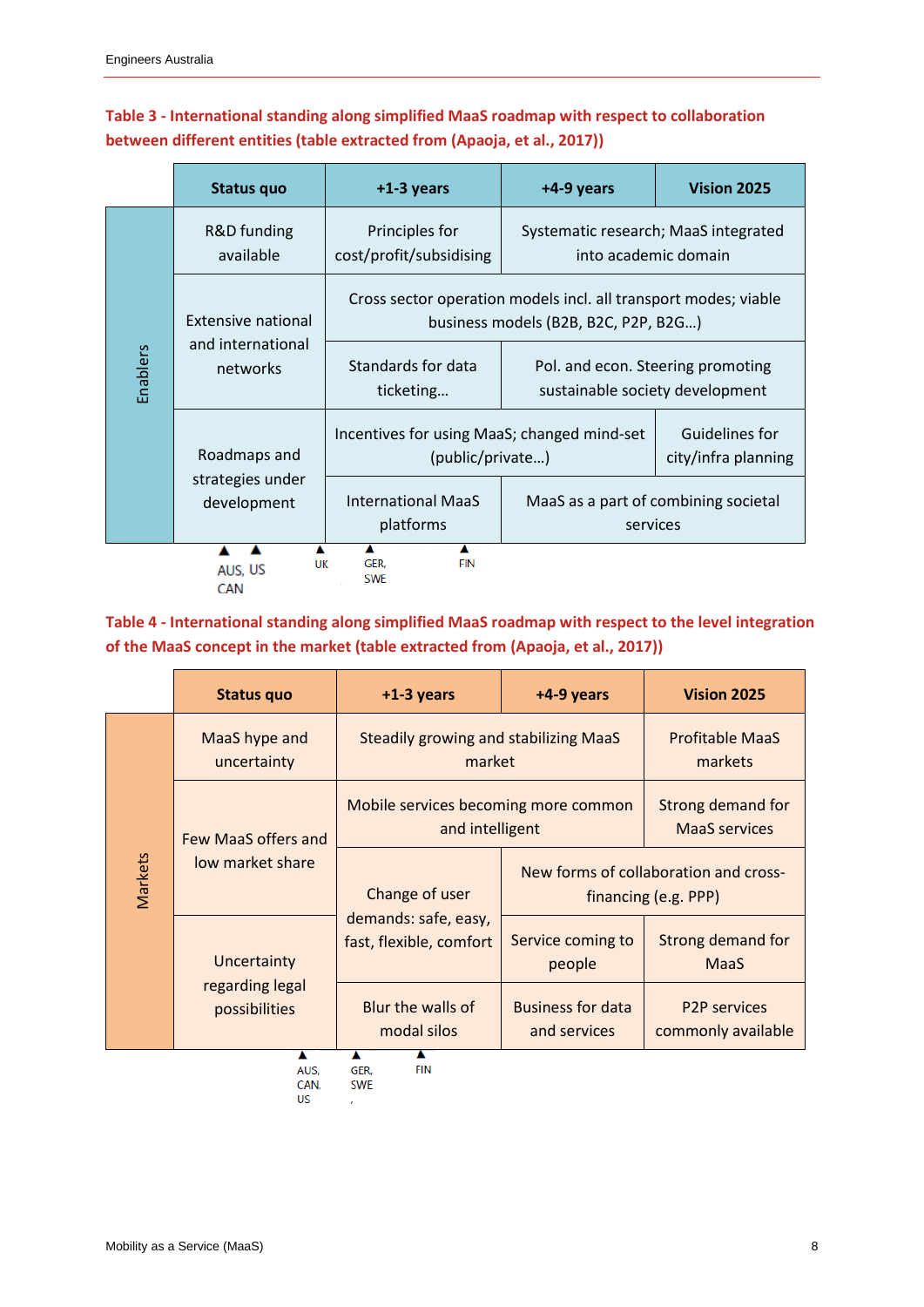#### <span id="page-8-2"></span>**Table 5 - International standing along simplified MaaS roadmap with respect to the level and complexity of existing MaaS services (table extracted from (Apaoja, et al., 2017))**

|               | Level 0, Level 1<br><b>MaaS</b>                             | Level <sub>2</sub><br><b>MaaS</b>                            | Level 3<br><b>MaaS</b>                                                                      | <b>Level 4 MaaS</b> |                                 |
|---------------|-------------------------------------------------------------|--------------------------------------------------------------|---------------------------------------------------------------------------------------------|---------------------|---------------------------------|
|               | Status quo                                                  |                                                              | $+1-3$ years                                                                                | +4-9 years          | Vision 2025                     |
|               | Increasing number of pilots, of which<br>best will scale-up |                                                              | One-stop-services combining all<br>purposes of mobility and activities                      |                     |                                 |
| MaaS services | Expanding service iteration and<br>combinations             |                                                              |                                                                                             |                     | Minimum SLA for<br>MaaS defined |
|               | Imbalance                                                   |                                                              | Combined public and private sector; cars as part of public<br>transport (i.e. redefined PT) |                     |                                 |
|               | between<br>transport modes                                  | One-stop-shop mobility services from<br>cities to everywhere |                                                                                             |                     | PT carried out as<br><b>DRT</b> |
|               | Opening up data and interfaces<br>proceedings               |                                                              | Defined my data concept enabling<br>efficient data analysis                                 |                     |                                 |
|               | AUS US<br>UK                                                | ▴<br>GER.<br><b>SWE</b>                                      | <b>FIN</b>                                                                                  |                     |                                 |

#### <span id="page-8-0"></span>**MaaS Framework**

The key fundamental premise in the MaaS framework is that the customer's transactional interface is shifted from the mobility (transport) operator to the MaaS provider. Regardless of the business model, the implementation and operation of a MaaS service requires a single identity for a user, open data, and open payment methods from various transport modes.

### <span id="page-8-1"></span>**Models of Operation**

There are three key operational models for MaaS:

- 1. The private company model,
- 2. The public entity model and
- 3. The public-private partnership (PPP) model.

In the private company model, the MaaS aggregator is completely owned by the private sector and it coordinates and aggregates the different modes of transport service providers on to its own technology platform to offer to the customer one integrated and personalised mobility service. Whim in Finland offered by the company MaaS Global is an example of the private company model.

In the public entity model, the MaaS aggregator is government owned. The government coordinates and integrates the technology platform with mobility suppliers (transport operators) and with local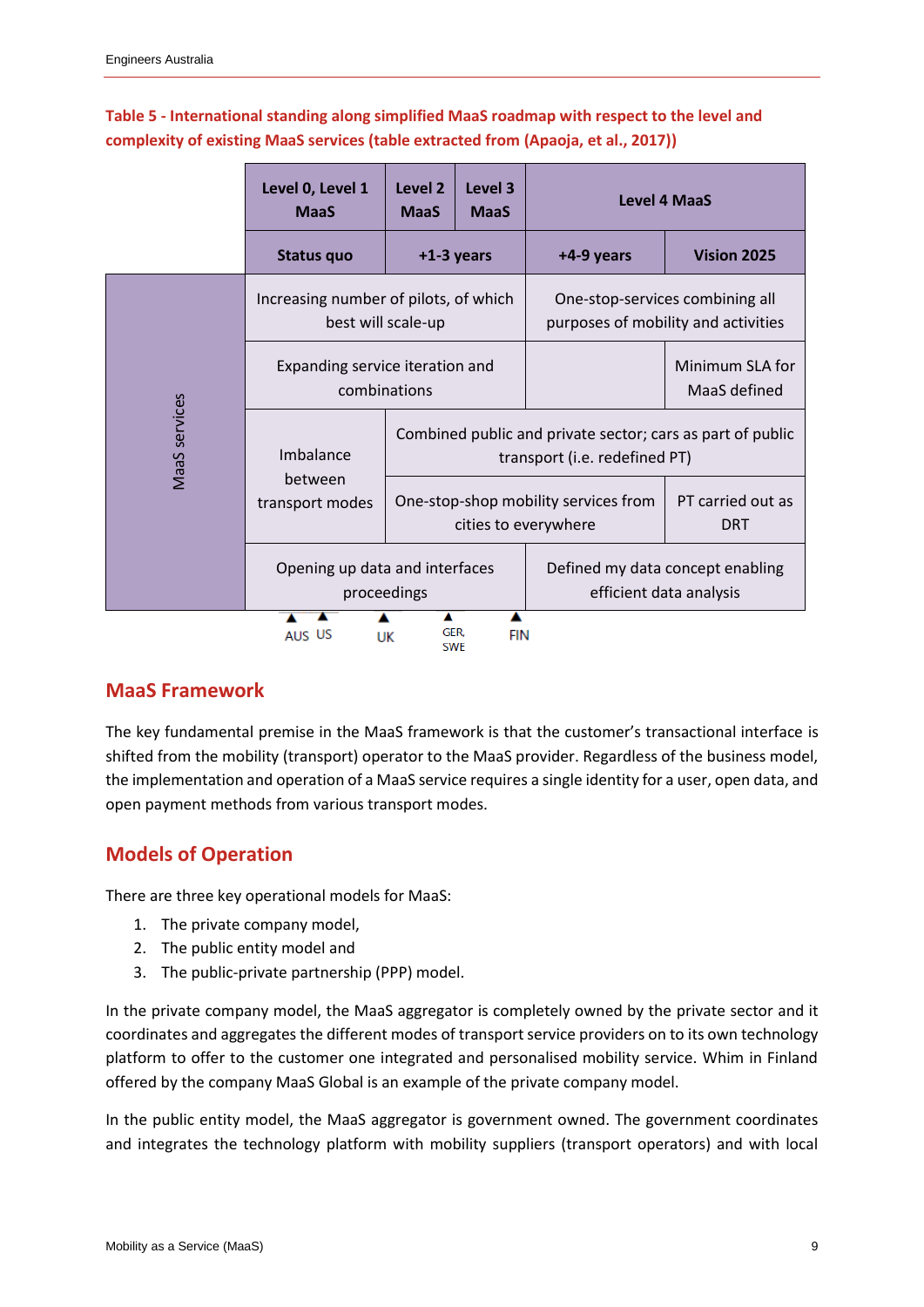communities, cities and national governments. Travel Spirit in Manchester and UbiGo in Sweden are examples of the public entity model.

A PPP model pulls together the commercial return and covers the social, environmental and equity needs of the community. Additionally, such a model has the ability to provide additional revenue streams for the public sector which assist in funding services to meet equity (social justice) objectives. There is no commercial example of such a model in operation at the moment.

At present, there is no clear view as to which the optimal operational model for the delivery of MaaS is as it is still at quite an early stage.

#### <span id="page-9-0"></span>**Consideration for Australian Commonwealth and State Governments**

At present, MaaS is largely being driven by commercial imperatives which may or may not align with government strategic transport and land use goals.

An institutional overlay is required to ensure service delivery is consistent with societal objectives.

A coordinated approach should chart the preconditions that must be in place and the obstacles to be removed to enable a healthy market for MaaS services to emerge and to remedy any potential imperfections of markets.

A fundamental shift from managing transport to facilitating an aggregated mobility offer is required, largely to accommodate changing consumer expectations and new industry dynamics created by technology as many new and emerging service models are developing very quickly.

The benchmarking exercise and review of literature on the concept of MaaS suggests there is a general agreement that the role of the government should be to enable the innovation and delivery of MaaS rather than be the MaaS aggregator or provider. A major part of this role is ensuring that there is regulatory and legislative support for MaaS delivery. It is important to use the potential of MaaS to address environmental, social equity and wider economic issues and to avoid the situation where MaaS providers only concentrate on commercial outcomes and delivery of services in urban and high-income areas.

The ultimate goal may indeed be for a national system of mobility that will allow users to travel freely across state borders without needing to join several different systems.

Future projects and plans must be assessed through the lens of MaaS, to minimise the very real risks that major investments could be rendered redundant over the longer term. Future bus operator contracts, fleet procurement and purchase decisions will all need to account for new and emerging technologies and service delivery models. Furthermore, government agencies will need to re-consider current procurement processes and timelines that may be too long, with the very real risk that initiatives can be superseded prior to the product being operationalized.

Governments also have a tremendous opportunity, indeed responsibility, to up-skill existing resources to enable a future transportation system that incorporates all these new and emerging technologies and data.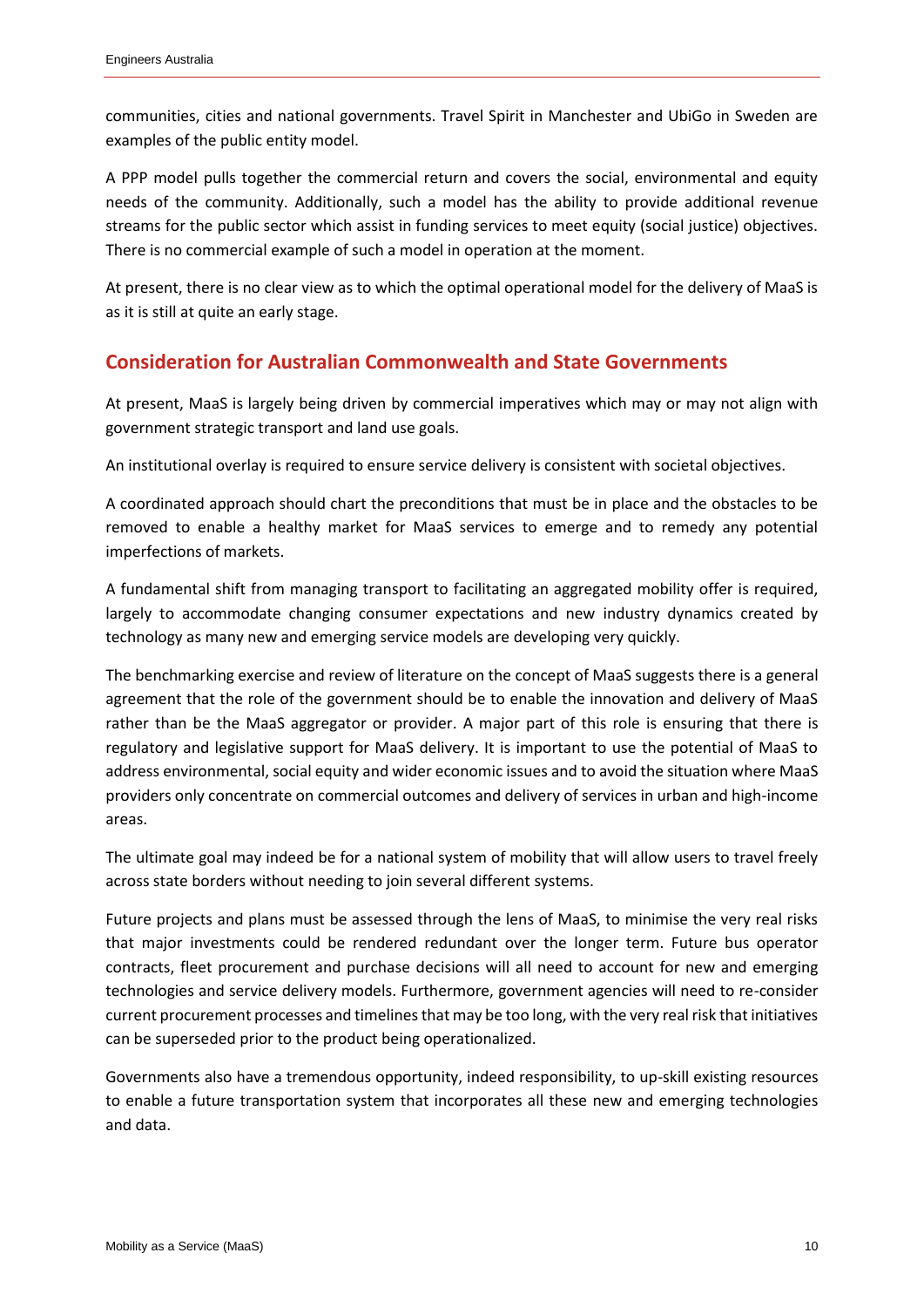Government support is also required to ensure the necessary skills are in place within both the private and public sectors. Partnerships with the private sector are also likely to be more critical along with more flexible and responsive procurement processes to incentivise private-sector innovation.